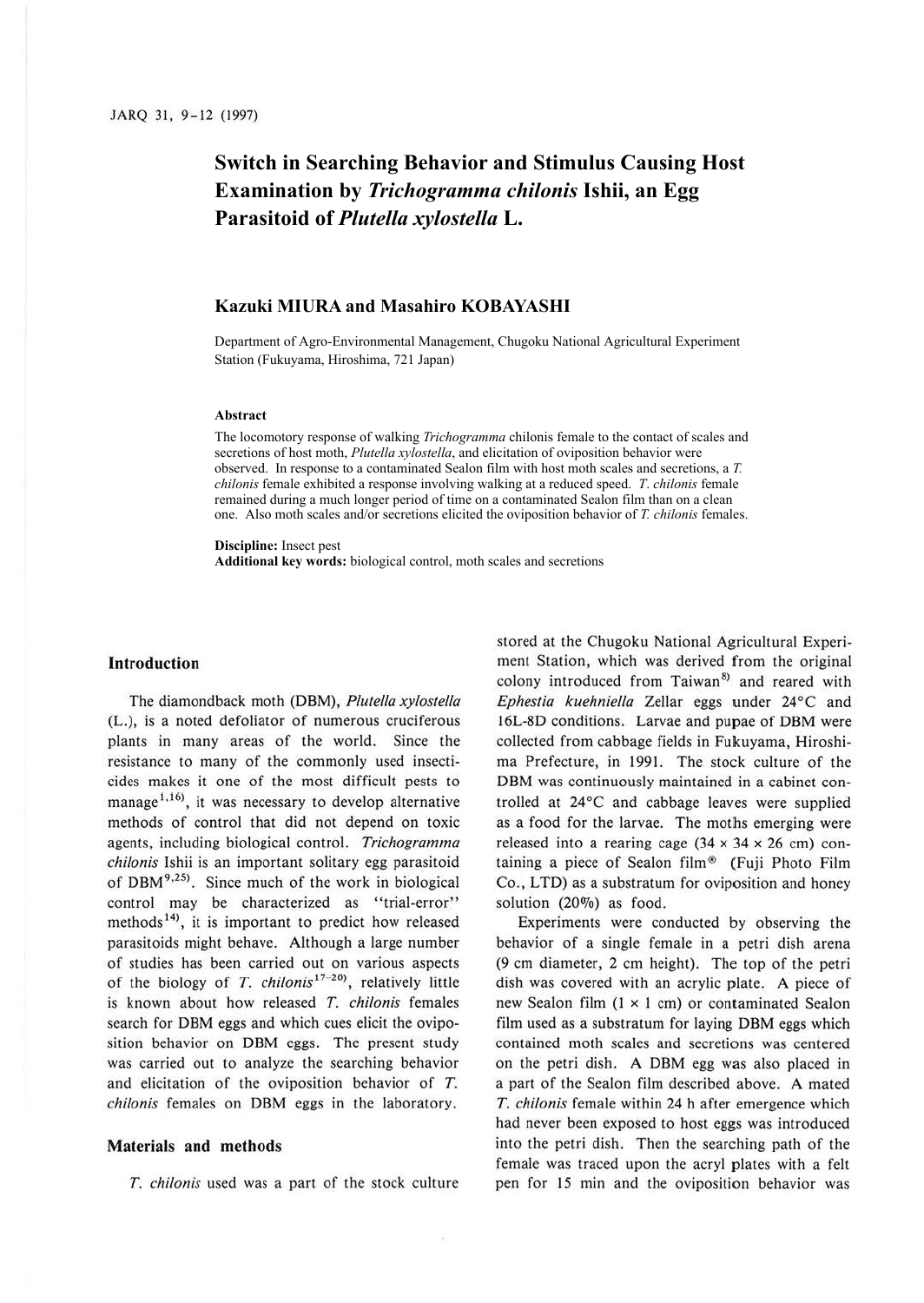observed. At every 15 s the tracks were marked, so that the average walking length could be computed. After 10 min of tracing, 10-33 replications were conducted for each treatment pattern. Initiation of the oviposition behavior of the female was identified by the drumming stage on a DBM egg. Experiments were carried out at  $24 \pm 1$ °C. An opisometer was used to measure the length of the trace.

## **Results**

The mean distance covered by walking in 15 **s**  on the Sealon film with moth scales and secretions was significantly shorter than that on a clean Sealon film (p < 0.0 I, Kruskal-Wallis test) (Table 1). The contaminated Sealon film with or without a DBM egg was equally effective. Female wasps showed an antennal-searching behavior on the contaminated Sea-Ion film without DBM eggs. Three typical examples of walking paths of *T. chilonis* female are shown in Fig. I. Clearly, the behavior of the female wasp changed when she came into contact with the Scalon film contaminated with most scales and secretions.

Also *T. chllonis* females remained for a relatively longer period of time on the contaminated Sealon film than on the clean one (Table 2).

The elicitation rate of oviposition behavior after the female came into contact with a DBM egg was significantly higher on a contaminated Sealon film than on a clean one ( $p < 0.01$ , Fisher's exact probability test) (Table 3).



Fig. 1. Walking pattern of T. chilonis female in a petri dish with a central square of Sealon film a: Film covered with moth scales and secretions without a DBM egg, b: Clean film, c: Film covered with moth scales and secretions with a DBM egg.

Table 1. Mean walking distance covered in 15 s on the Sealon film

| Presence of moth<br>scales and secretions | Presence of<br>DBM eggs | No. of<br>path | Mean walking distance in 15 s<br>Mean $\pm$ SD (cm) |  |  |
|-------------------------------------------|-------------------------|----------------|-----------------------------------------------------|--|--|
| Yes                                       | Yes                     | 52             | $0.648 \pm 0.112a*$                                 |  |  |
|                                           | N <sub>o</sub>          | 48             | $0.638 \pm 0.116a$                                  |  |  |
| No.                                       | Yes                     | 10             | $1.631 \pm 0.369b$                                  |  |  |

\* Values not followed by the same letter in a column are significantly different at 1% level by the Kruskal-Wallis test.

|                                           |                         | No. of individuals |         |           |            |
|-------------------------------------------|-------------------------|--------------------|---------|-----------|------------|
| Presence of moth<br>scales and secretions | Presence of<br>DBM eggs | Period of stay     |         |           |            |
|                                           |                         | $<$ 30 s           | $<60$ s | $<$ 5 min | over 5 min |
| Yes                                       | Yes                     |                    |         |           |            |
|                                           | No                      |                    |         |           |            |
| No                                        | Yes                     |                    |         |           |            |

Table 2. Period of stay of T. chilonis female on the Sealon film

Table 3. Elicitation rate of oviposition behavior of T. chilonis female after coming into contact with a DBM egg

| Presence of moth<br>scales and secretions | No. of<br>tested females | Elicitation rate of<br>oviposition behavior $(\%)$ |
|-------------------------------------------|--------------------------|----------------------------------------------------|
| Yes                                       |                          | $90.9*$                                            |
| No                                        |                          | 29.4                                               |

• Significantly different from the elicitarion rate for the absence of morh scales and secretions at 1% level (Fisher's exact probability test).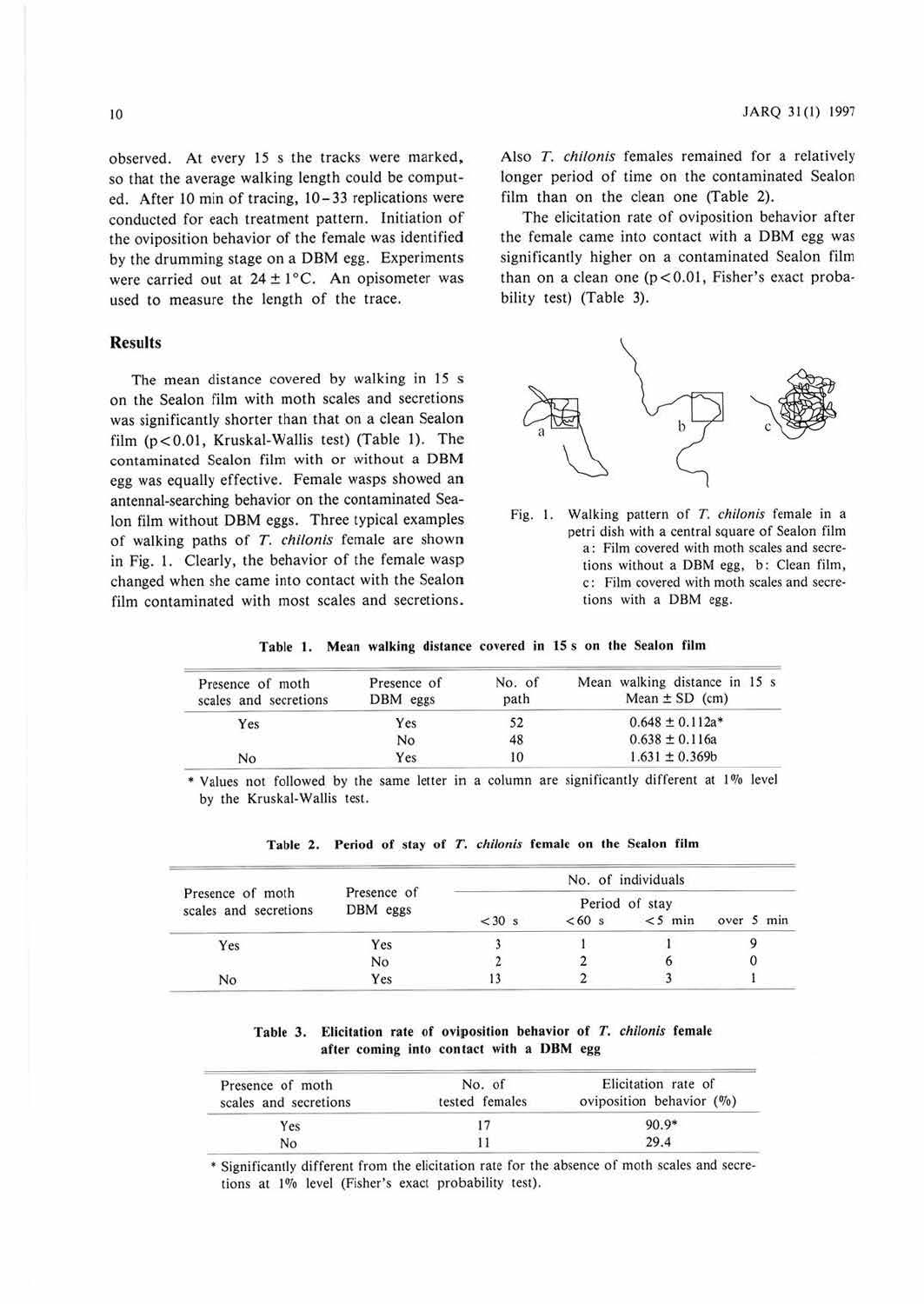## **Discussion**

The present results indicated that T. chilonis female changes its walking behavior on a Sealon film with remnants of scales and secretions of adult DBM female. It moves more slowly and changes its direction more frequently, regardless of the presence **of**  DBM eggs (Fig. I, Table I), suggesting that the female wasps were searching "carefully" so that **a**  decrease in speed may result in increased antennation per unit of space. This change is referred to as area-concentrated search or local search. Local search is characterized by a high turning rate, strong turn bias, and low locomotory activity<sup>5)</sup>. Such behavioral changes were observed in several insects including Trichogramma when resource or patch cues were perceived<sup>5)</sup>. Trichogramma has been a traditional subject in investigations on parasitoid searching behavior<sup>2-7,11-13,15,17,21-24,26-30</sup>. For example, some Trichogramma tended to stay in and search for other host eggs in this restricted area<sup>3,21,22,29</sup>). However, the change in the searching behavior of T. chilonis had not yet been studied in detail. Although it is obvious that such a behavioral switchover is caused by the contact with moth scales and/or secretions, it remains 10 be determined whether contact with either moth scales or with secretions or both is actively involved.

Many studies on kairomones have been carried out in Trichogramma<sup>17,25-28</sup>. Although these studies showed that kairomones increased the parasitism rate of host egg, host-searching and oviposition behavior of Trichogramma females was not observed in detail. It remained to be determined whether the elicitation of the host-searching or oviposition behavior may account for the increased parasitism rate of the eggs. In the present study, it was shown by direct observation that moth scales and/or secretions elicited the ovipositional behavior of T. chilonis females on DBM eggs.

Salt<sup>27)</sup> considered that in Trichogramma a visual stimulus from the host egg was a cue to find it. However, it is assumed that the ovipositional behavior of T. chilonis does not occur mainly on the basis of visual stimuli, because T. chilonis females could not exhibit the oviposition behavior on **DBM**  eggs present on a clean Sealon film.

Since DBM eggs are usually deposited as an egg mass, it is possible that another egg can be found near the site where the first egg was parasitized. Thus, the local search of T. chilonis females after

egg parasitization is considered 10 increase the probability for the parasitoid to encounter the next egg. Consequently switchover from faster searching to slow one induced by moth scales or secretions would be advantageous for T. chilonis. One problem in behavioral ecology is to determine how foraging animals exploit food distributed in patches in the environment. Iwasa et al. $10$ <sup>10)</sup> showed that an optimal foraging strategy depends critically on the spatial distribution of prey. They suggested that the fixed-GUT strategy is the best strategy only when the distribution of food is highly contagious. Thus it is assumed that T. chilonis female shows suitable characteristics for the biological control of DBM.

### **References**

- 1) Ankersmit, G. W. (1953): DDT-resistance in Plutella maculipennis Curt (Lep.) in Java. Bull. Entomol. Res., **44,** 421-425.
- 2) Bai, B. B. & Smith, S. M. (1994): Patterns of host exploitation by the parasitoid wasp Trichogramma minutum (Hymenoptera: Trichogrammatidae) when attacking eggs of the spruce budworm (Lepidoptera : Tortricidae) in Canadian forests. Ann. Entomol. Soc. Am., 87, 546-553.
- 3) Beevers, M. et al. (1981): Kairomones and their use for management of entomophagous insects. **X.** Laboratory studies on manipulations of host-finding behavior of Trichogramma pretiosum Riley with a kairomone extracted from Heliothis zea (Boddie) moth scales. J. Chem. Ecol., 7, 635-648.
- 4) Bell, W. J. (1990): Searching behavior patterns in insects. Ann. Rev. Entomol., 35, 447-467.
- 5) Bell, W. J. (1991): Searching behavior: the behavioral ecology of finding resources. Chapman and Hall, London, pp. 358.
- 6) Chassain, Ch., Bouletreaum, M. & Fouillet, P. (1988): Host exploitation by parasitoids: local variations in foraging behavior of females among populations of Trichogramma species. *£111011101.* Exp. Appl., **48,**  195-202.
- 7) Grenier, S., Veith, V. & Renou, M. (1993): Some factors stimulating oviposition by the oophagous parasitoid Trichogramma brassicae Bezd. (Hym., Trichogrammatidae) in artificial host eggs. J. Appl. Entomol., **115,** 66- 76.
- 8) Hirashima, Y. ct al. (1990): Studies on the biological control of the diamondback moth, Plutella xylostella (Linnaeus). 2. Effect of temperature on the development of the egg parasitoids, Trichogramma chilonis and Trichogramma ostriniae. Sci. Bull. Fae. Agric., Kyushu Univ., 44, 71-75 [In Japanese with English summary].
- 9) Iga, M. (1985): The seasonal prevalence of occurrence and the life tables of 1he diamondback moth, Plutella xylostella (L.) (Lepidoptera: Yponomeutidae).